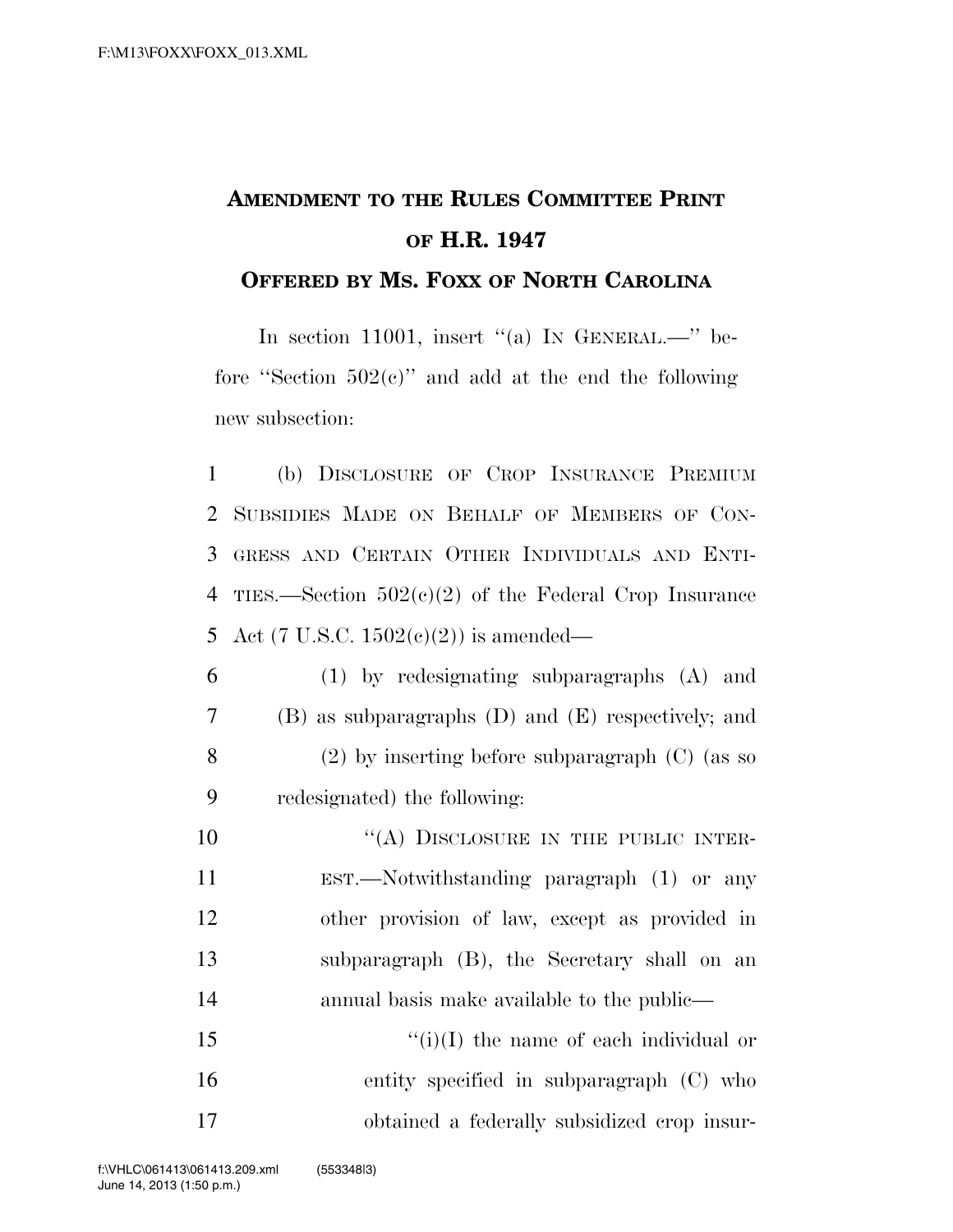| $\mathbf{1}$   | ance, livestock, or forage policy or plan of    |
|----------------|-------------------------------------------------|
| $\overline{2}$ | insurance during the previous fiscal year;      |
| 3              | "(II) the amount of premium subsidy"            |
| $\overline{4}$ | received by that individual or entity from      |
| 5              | the Corporation; and                            |
| 6              | "(III) the amount of any Federal por-           |
| 7              | tion of indemnities paid in the event of a      |
| 8              | loss during that fiscal year for each policy    |
| 9              | associated with that individual or entity;      |
| 10             | and                                             |
| 11             | "(ii) for each private insurance pro-           |
| 12             | vider, by name—                                 |
| 13             | $\lq\lq$ (I) the underwriting gains             |
| 14             | earned through participation in the             |
| 15             | federally subsidized crop insurance             |
| 16             | program; and                                    |
| 17             | $\lq$ (II) the amount paid under this           |
| 18             | subtitle for-                                   |
| 19             | "(aa) administrative and op-                    |
| 20             | erating expenses;                               |
| 21             | "(bb) any Federal portion of                    |
| 22             | indemnities and reinsurance; and                |
| 23             | "(cc) any other purpose.                        |
| 24             | "(B) LIMITATION.—The Secretary shall            |
| 25             | not disclose information pertaining to individ- |